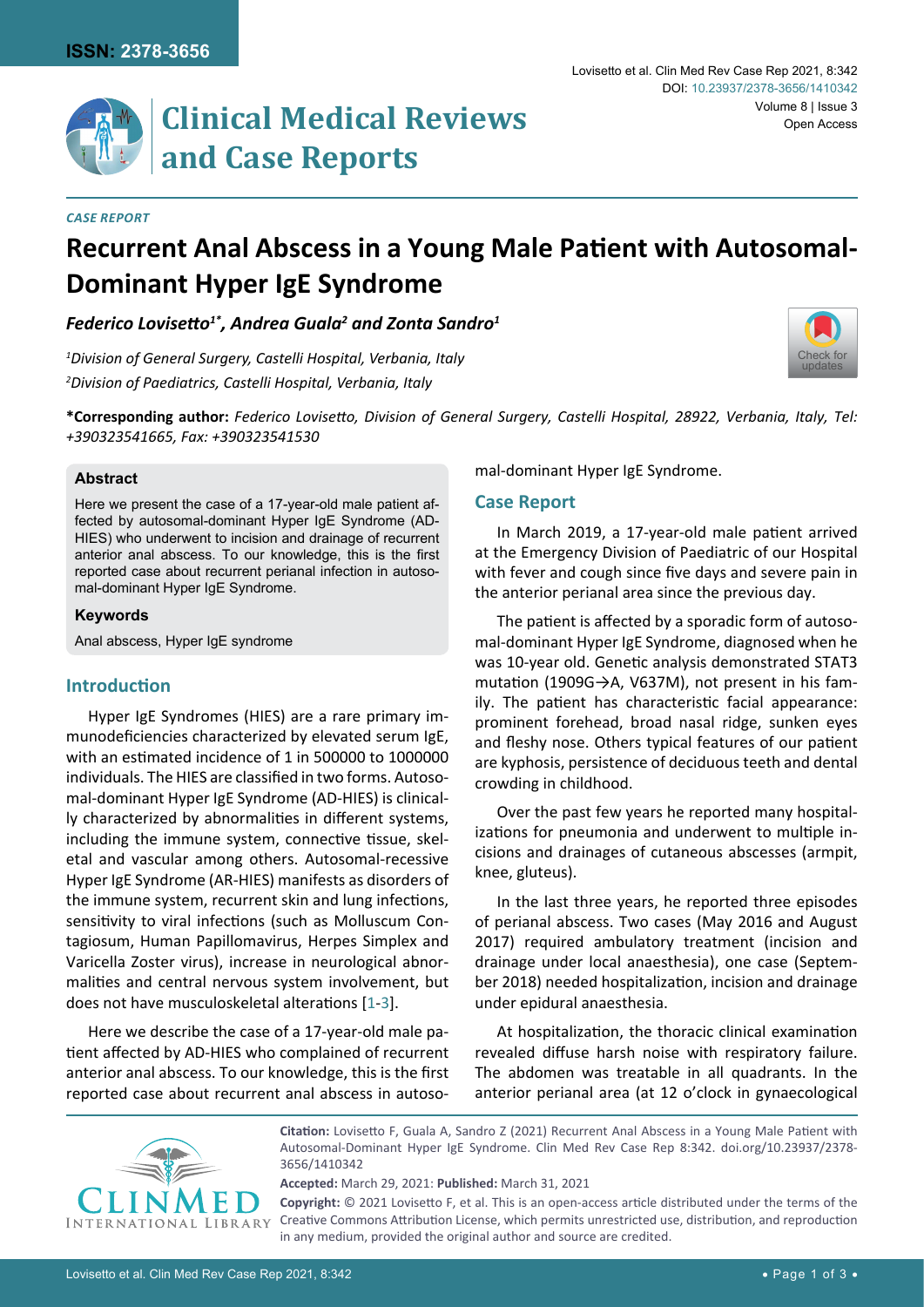<span id="page-1-0"></span>

**Figure 1:** Chest X-rays: Double pneumonia (left pericardial area and superior lobe of the right lung).

<span id="page-1-1"></span>

**Figure 2:** Computed tomography of the pelvis: Multiseptated abscess of the anterior perineum.

position), the clinical examination revealed an area of tenderness without evidence of fluctuating collection. The rectal exploration was very painful without detectable fluctuating collection in perianal area. No residual retracting scar or anal dysfunction were present. Laboratory analyses demonstrated increased inflammatory markers (neutrophilic leucocytosis, C-reactive protein, erythrocyte sedimentation rate) and increase in serum IgE levels (more than 5000 U/mL). Chest X-rays revealed two pneumonia, sited at the left pericardial area and superior lobe of the right lung ([Figure 1\)](#page-1-0). Computed tomography of the pelvis showed a multiseptated abscess of the anterior perineum [\(Figure 2](#page-1-1)). The patient received a proctologist valuation and underwent to a transanal ultrasonography which confirmed the presence of a deep anterior anal abscess outside the external anal sphincter ([Figure 3](#page-1-2)).

The patient underwent to incision and drainage of the abscess; an underlying transsphincteric fistula was surrounded by a loose seton. The patient received antibiotics (Ceftriaxone and Metronidazole) and supple-

<span id="page-1-2"></span>

**Figure 3:** Transanal ultrasonography: Confirmation of the presence of a deep anterior anal abscess outside the external anal sphincter.

mental oxygen with a simple face mask. He had an uneventful clinical course and was discharged 4 days after the operation in good conditions.

The cultural exam of the intraoperative pus was negative.

#### **Discussion**

Inborn errors of immunity (IEI) are primary immunodeficiencies characterized by increased susceptibility to infectious and autoinflammatory diseases, allergy and malignancy. They are caused by monogenic germline mutations resulting in loss or gain of function of the encoded protein.The International Union of Immunology Societies (IUIS) expert committee on IEI contribute to the biennial genotypic classification of all these disorders, organized in ten tables [\[4\]](#page-2-2). However, due to the growing number of IEI included in this classification (about 20 new immunodeficiencies discovered per year) and the consequent difficulty to use it at the bedside, Bousfiha, et al. proposed a more user-friendly phenotypic classification adapted for the clinician, based on the clinical and laboratory features observed in patients [[5](#page-2-3)].

Hyper IgE Syndromes (HIES) are inborn errors of immunity characterized by elevated serum IgE. The estimated incidence is of 1 in 500,000 to 100,000 individuals [[1](#page-2-0)[,2](#page-2-4)]. Two types of this syndrome are described: autosomal-dominant and autosomal-recessive [[1](#page-2-0)-[3,](#page-2-1)[6](#page-2-5),[7\]](#page-2-6). The most prevalent mutation described in the autosomal-dominant Hyper IgE Syndrome is the mutation in the signal transduction and activation of transcription of STAT3 gene, involved in healing and immune mechanisms. Among other things, the mutation lead also to an intensification of the production of IgE by B lymphocytes [[1](#page-2-0)-[3,](#page-2-1)[7](#page-2-6)]. The majority of AR-HIES is consequent to mutations in DOCK8, with absent or reduced levels of protein involved in cytoskeletal rearrangement allowing cell migration, adhesion and growth. Moreover, absence of DOCK8 results in altered immune response which might explain the susceptibility to bacterial and persistent viral infections [[6](#page-2-5)].